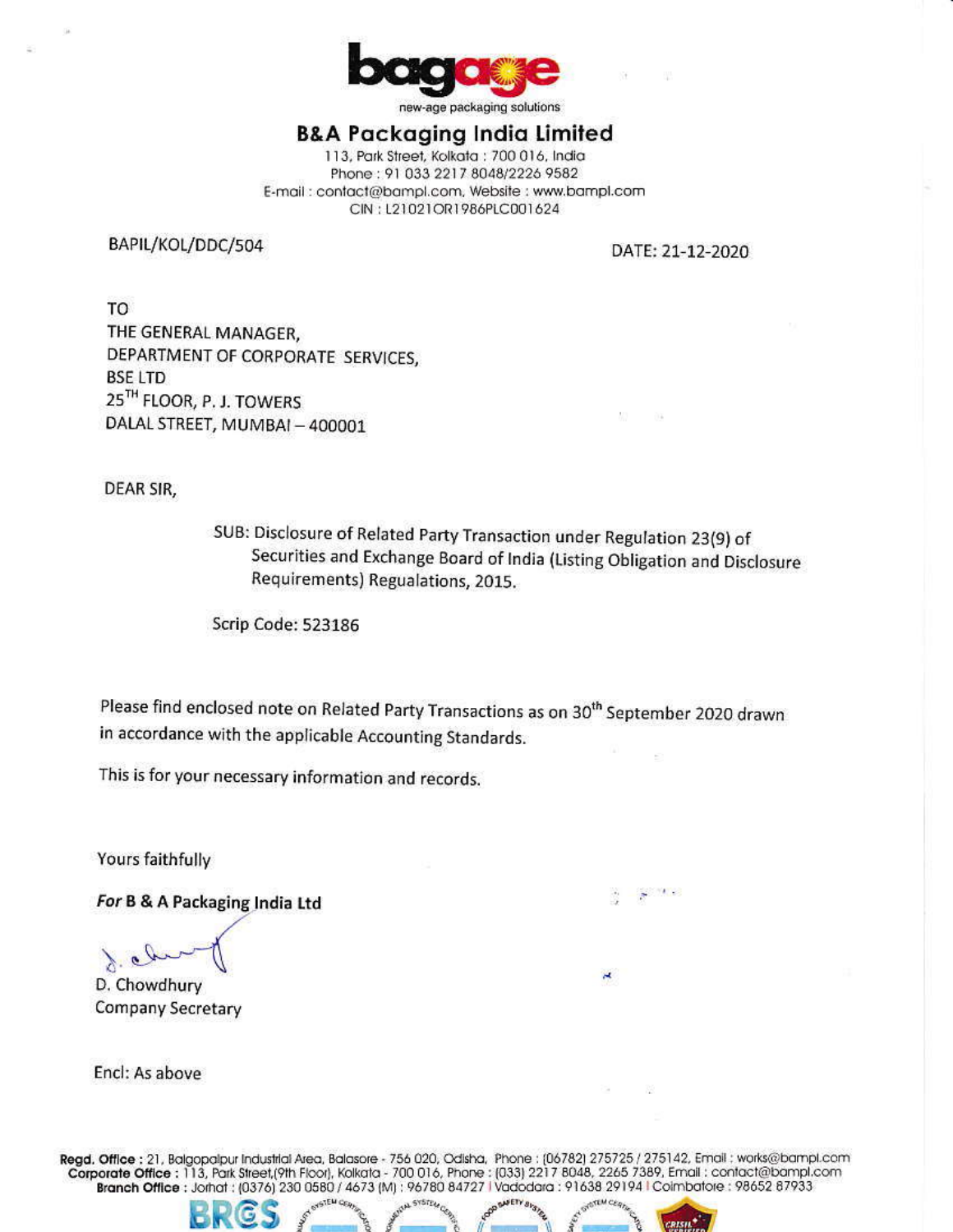#### EXTRACT FROM STANDALONE FlNANClAL STATEMENTS FOR SIX MONTHS PERIOD ENDED 30<sup>th</sup> SEPTEMBER 2020.

## Related Party Disclosures on standalone basis pursuant to regulation 23(9) of SEBI (Listing Obligation and Disclosure Requirements) Regulations 2015.

- 1. Particulars of Related Parties. B & A Packaging India Ltd.
	- (a) Holding Company B &A Ltd.
	- (b) Key Management Personnel Mr. Somnath Chatterjee \* - - Whole Time Director Mr. Behinam Chatterjee<br>Mr. Debdip Chowdhury \* The Company Secretary Mr. Bebang Chowanary<br>Mr. Goutamanshu Mukhopadhyay \* Chief Financial Officer
	-
- Whole Time Director
- Company Secretary
- Chief Financial Officer
- (c) Non Executive, Independent Director Mr. Anjan Ghosh \*\*
	- Mr. Amit Chowdhuri \*\* Mr. Basant Kumar Goswami \*\* (Appointed on 6-09-19)
- (d) Non Executive, Non Independent Director
	- Mrs. Anuradha Farley\*\* (Chairman
	- Mrs. Gargi Barooah \*\* (Retired on 31-3-20)
		- \* These are "Key Managerial Personnel" in terms of Sec 2(51) of the Companies Act, 2013.
	- \*\* These directors are not "Key Managerial Personnel" in terms of Sec 2(51) of the Companies Act, 2013
- (e) Persons holding 10% or more Shareholding in the Company B &A ltd.
- (f) Other Related Parties Barooahs & Associates Pvt. Ltd. Assam Tea Brokers Pvt. Ltd.

## 2. Details of Transactions entered with Related Part

(a) Transactions during the period with Persons holding 10% or more Shareholding in the Company

|                              | (INR in Lakhs)                                                       |                                                                   |  |
|------------------------------|----------------------------------------------------------------------|-------------------------------------------------------------------|--|
| Particulars                  | For the six<br>months period<br>ended 30 <sup>th</sup> Sept,<br>2020 | For the six months<br>period ended 30 <sup>th</sup><br>Sept, 2019 |  |
| Dividends Paid<br>B & A Ltd. |                                                                      | 17.77                                                             |  |

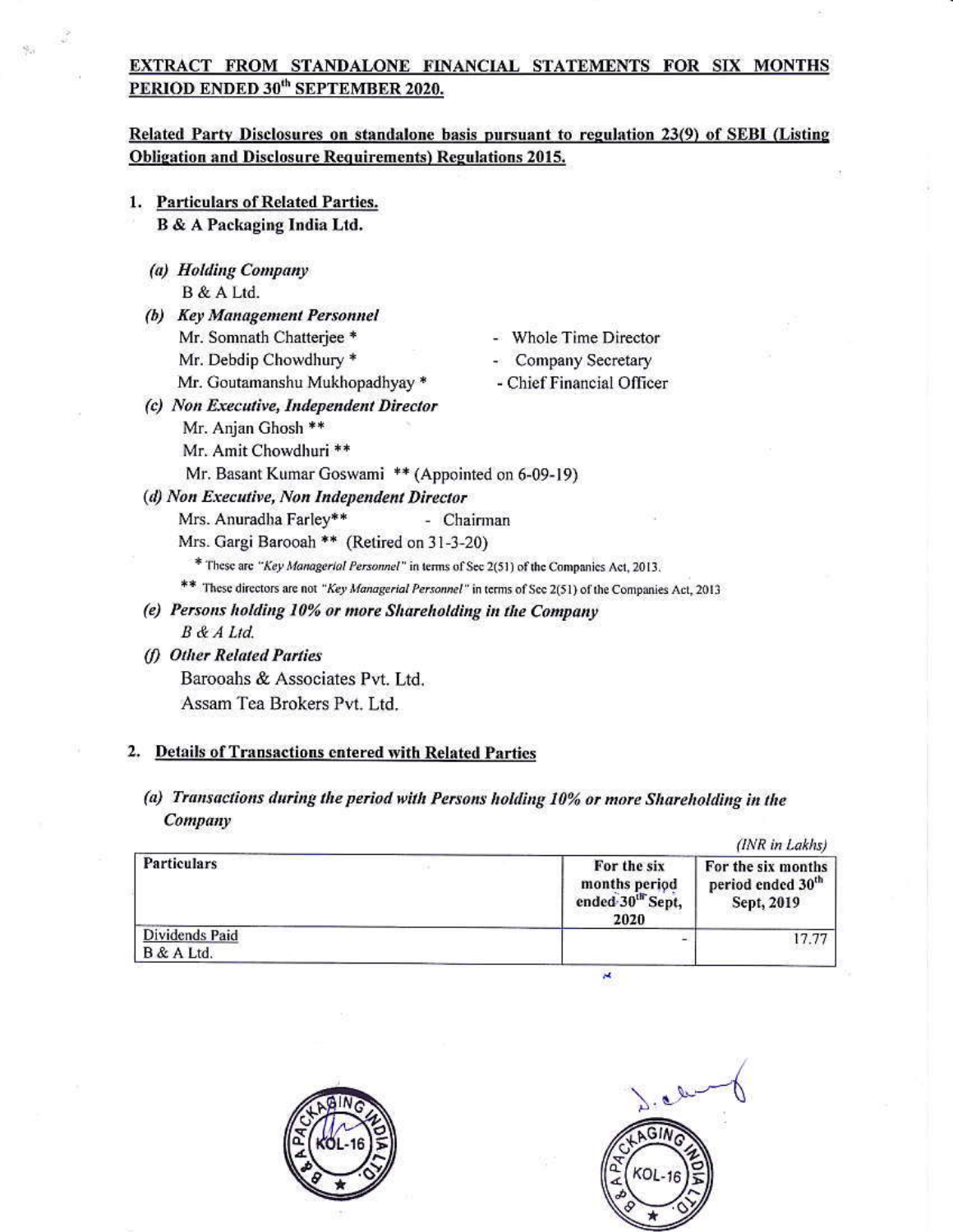| (b) Transactions during the period and Balance at period end with Holding Company |  |
|-----------------------------------------------------------------------------------|--|
|-----------------------------------------------------------------------------------|--|

| <b>Particulars</b>                                               | For the six<br>months period<br>ended 30 <sup>th</sup> Sept,<br>2020 | For the six<br>months period<br>ended 30 <sup>th</sup> Sept,<br>2019 |
|------------------------------------------------------------------|----------------------------------------------------------------------|----------------------------------------------------------------------|
| Sale of paper sacks and flexi pouches                            |                                                                      |                                                                      |
| B & A Ltd.                                                       | 1.12                                                                 | 21.69                                                                |
| Interest on Loan taken                                           |                                                                      |                                                                      |
| B & A Ltd.                                                       | 11.61                                                                | 11.61                                                                |
| Reimbursement of Service Charges<br>B & A Ltd.                   | 8.40                                                                 | 0.45                                                                 |
| Net Balance outstanding at the end of the period $[Dr. / (Cr.)]$ |                                                                      |                                                                      |
| B & A Ltd.                                                       | (176.54)                                                             | (245.20)                                                             |

(c) Transaction during the period with Key Management Personnel

| <b>Particulars</b>                  | For the six months                          | For the six months                          |
|-------------------------------------|---------------------------------------------|---------------------------------------------|
|                                     | period ended 30 <sup>th</sup><br>Sept, 2020 | period ended 30 <sup>th</sup><br>Sept, 2019 |
| <b>Short Term Employee Benefits</b> |                                             |                                             |
| Somnath Chatterjee                  | 6.09                                        | 7.41                                        |
| Debdip Chowdhury                    | 1.20                                        | 1.50                                        |
| Goutamanshu Mukhopadhyay            | 2.44                                        | 3.44                                        |
| <b>Sitting Fees</b>                 |                                             |                                             |
| Anuradha Farley                     | <b>NIL</b>                                  | 0.35                                        |
| Anjan Ghosh                         | 1.10                                        | 1.38                                        |
| Amit Chowdhuri                      | 1.35                                        | 1.44                                        |
| B. K. Goswami                       | 1.25                                        | NIL                                         |
| Gargi Barooah                       | NIL                                         | NIL                                         |
| Dividends Paid                      |                                             | <b>WEE</b>                                  |
| Somnath Chatterjee                  | NIL.                                        | 0.10                                        |
| Gargi Barooah                       | NIL                                         | 0.01                                        |
|                                     |                                             |                                             |

<sup>†</sup> Post Employment Benefits as above do not include amounts relating to defined benefit gratuity plan as actuarial valuation for gratuity plan is made for the Company as <sup>a</sup> whole.



cle × GIN

 $\cdot$   $\cdot$   $\cdot$   $\cdot$ 

ğ